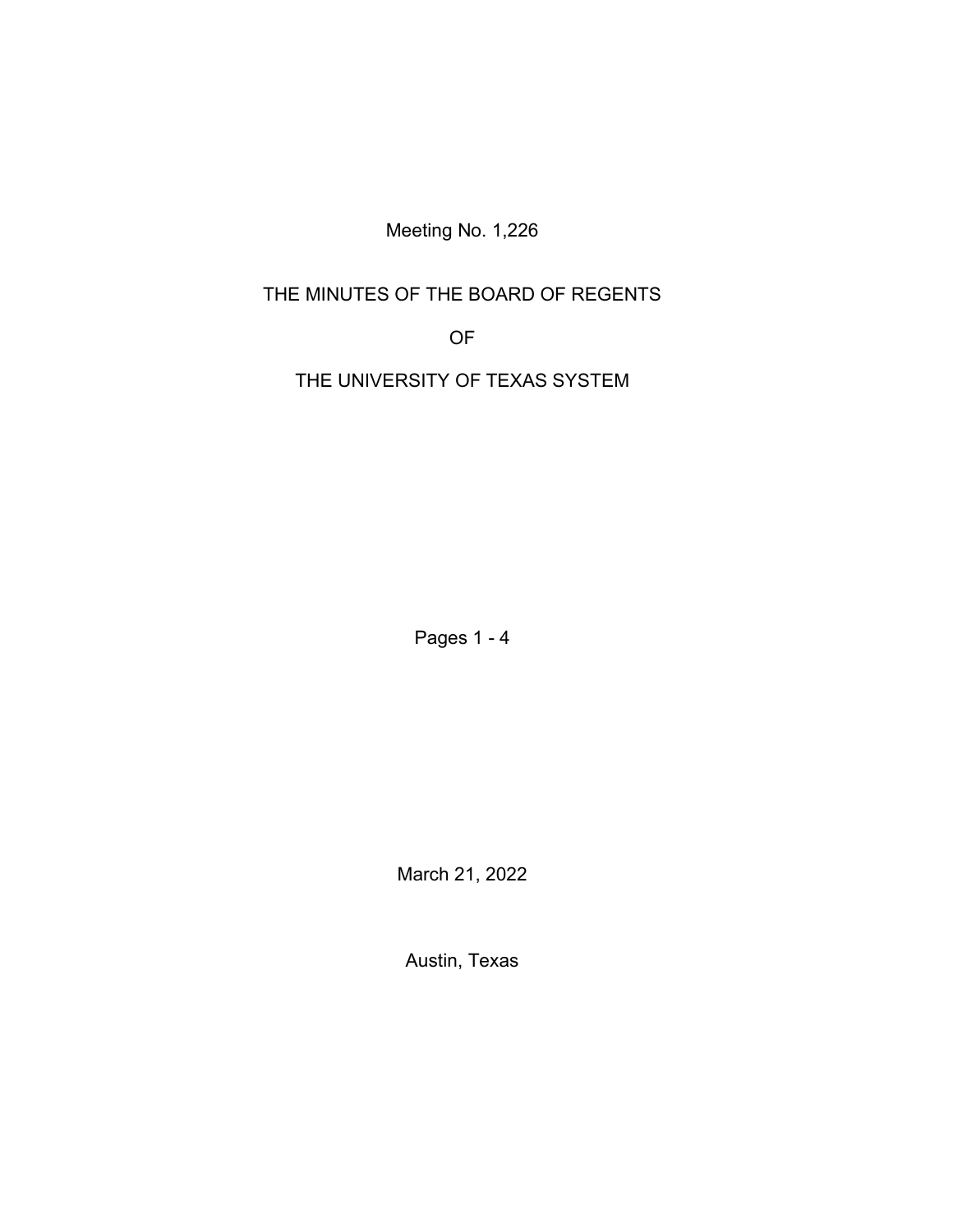## MEETING NO. 1,226

MONDAY, MARCH 21, 2022.--The members of the Board of Regents of The University of Texas System convened a special called meeting in Open Session on Monday, March 21, 2022, at 11:01 a.m. via telephone conference call, in the Board Room, Second Floor, The University of Texas System Building, 210 West Seventh Street, Austin, Texas, with the following participation:

ATTENDANCE.--

Present Absent Absent<br>
Chairman Eltife Chairman Absent Vice Chairman Longoria **Regent Warren** Vice Chairman Weaver Regent Crain Regent Hicks Regent Jiles Regent Perez Regent Nguyen, Student Regent, nonvoting

Regent Stedman

CONVENE THE BOARD IN OPEN SESSION TO RECESS TO EXECUTIVE SESSION.-- At 11:01 a.m., in accordance with a notice being duly posted with the Secretary of State and there being a quorum present, Chairman Eltife called the meeting to order in Open Session, then recessed the Board to Executive Session, pursuant to *Texas Government Code* Sections 551.071, 551.072, 551.073, 551.074, 551.076, and 551.089 to consider the matters listed on the Executive Session agenda.

RECONVENE THE BOARD IN OPEN SESSION TO CONSIDER ACTION ON EXECUTIVE SESSION ITEM AND AGENDA ITEM.--Chairman Eltife reconvened the Board in Open Session at 11:17 a.m. to consider action on the following items.

### 1a. **U. T. System Academic Institutions: Discussion and appropriate action regarding** proposed negotiated gifts, including potential naming features

Vice Chairman Weaver made the following motion:

I move that the U. T. System Board of Regents authorize Chancellor Milliken, Vice Chancellor Safady, and the President of U. T. El Paso to conclude negotiations necessary to finalize, approve, and accept gifts and to finalize and execute any agreements related to gift-associated namings consistent with the terms and conditions outlined and recommended in Executive Session.

The motion was seconded by Vice Chairman Longoria and carried unanimously.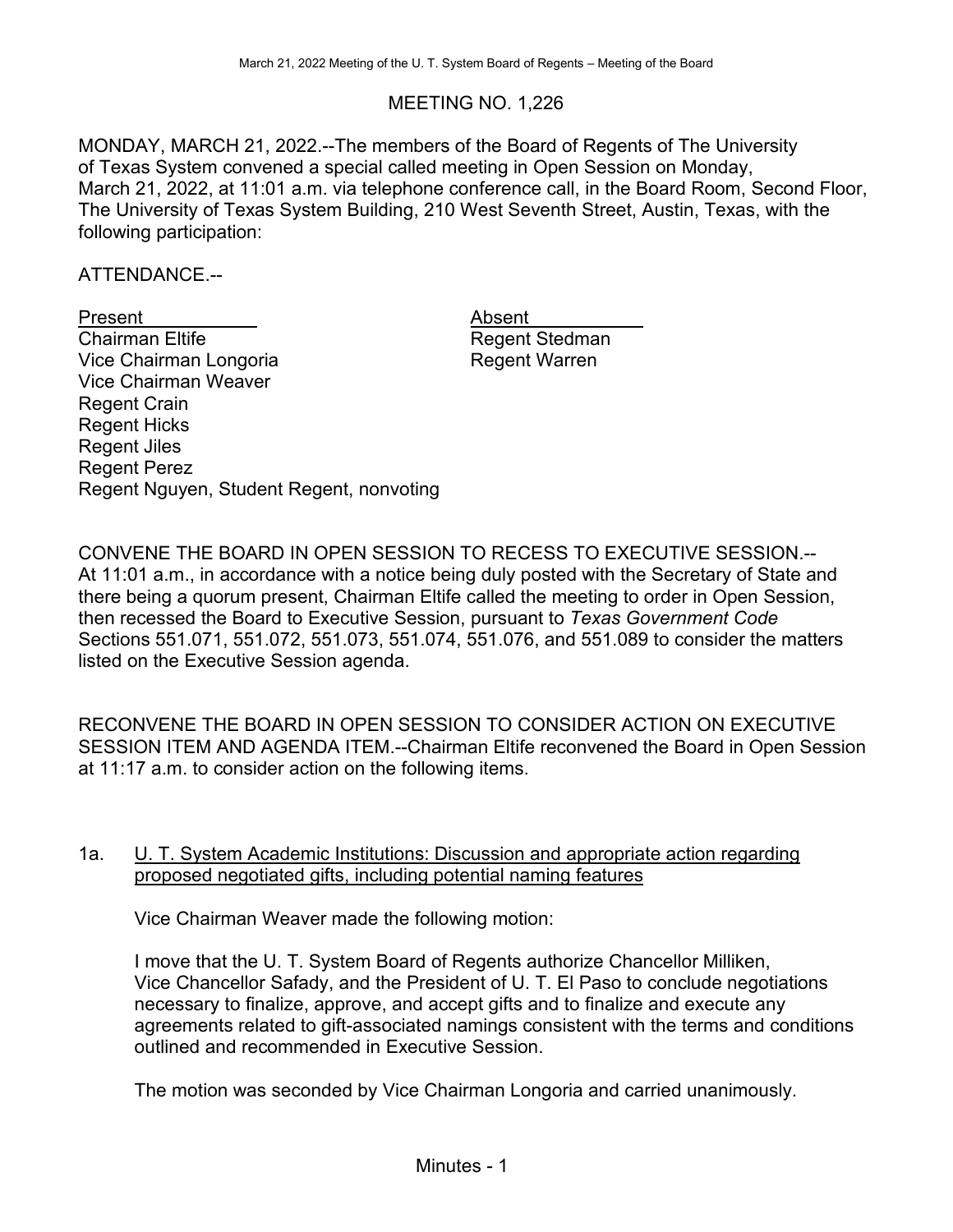#### 1b. U. T. System Health Institutions: Discussion and appropriate action regarding proposed negotiated gifts, including potential naming features

No action was taken on this item.

2. U. T. System: Discussion and appropriate action regarding individual personnel matters relating to appointment, employment, evaluation, compensation, assignment, and duties of presidents (academic and health institutions including interim presidents); U. T. System Administration officers (Executive Vice Chancellors and Vice Chancellors); other officers reporting directly to the Board (Chancellor, General Counsel to the Board, and Chief Audit Executive); Board members; and U. T. System and institutional employees

No action was taken on this item.

3. U. T. System Board of Regents: Discussion with Counsel on pending legal issues

No action was taken on this item.

4. U. T. System Board of Regents: Discussion and appropriate action regarding safety and security issues, including security audits and the deployment of security personnel and devices

No action was taken on this item.

# AGENDA ITEMS

### 1. U. T. System Board of Regents: Approval of Consent Agenda items

Chairman Eltife noted the following related to the item on the Consent Agenda:

• This item seeks approval to sell the Educational Broadband License, held on behalf of U. T. Health Science Center - Houston, to Clearwire Spectrum Holdings.

Regent Perez moved approval, which was seconded by Regent Crain. The Board then approved the Consent Agenda, which is set forth on Page 5.

In approving the Consent Agenda, the Board expressly authorized that any contracts or other documents or instruments approved therein may be executed by officials of The University of Texas System or respective U. T. institution involved, as appropriate.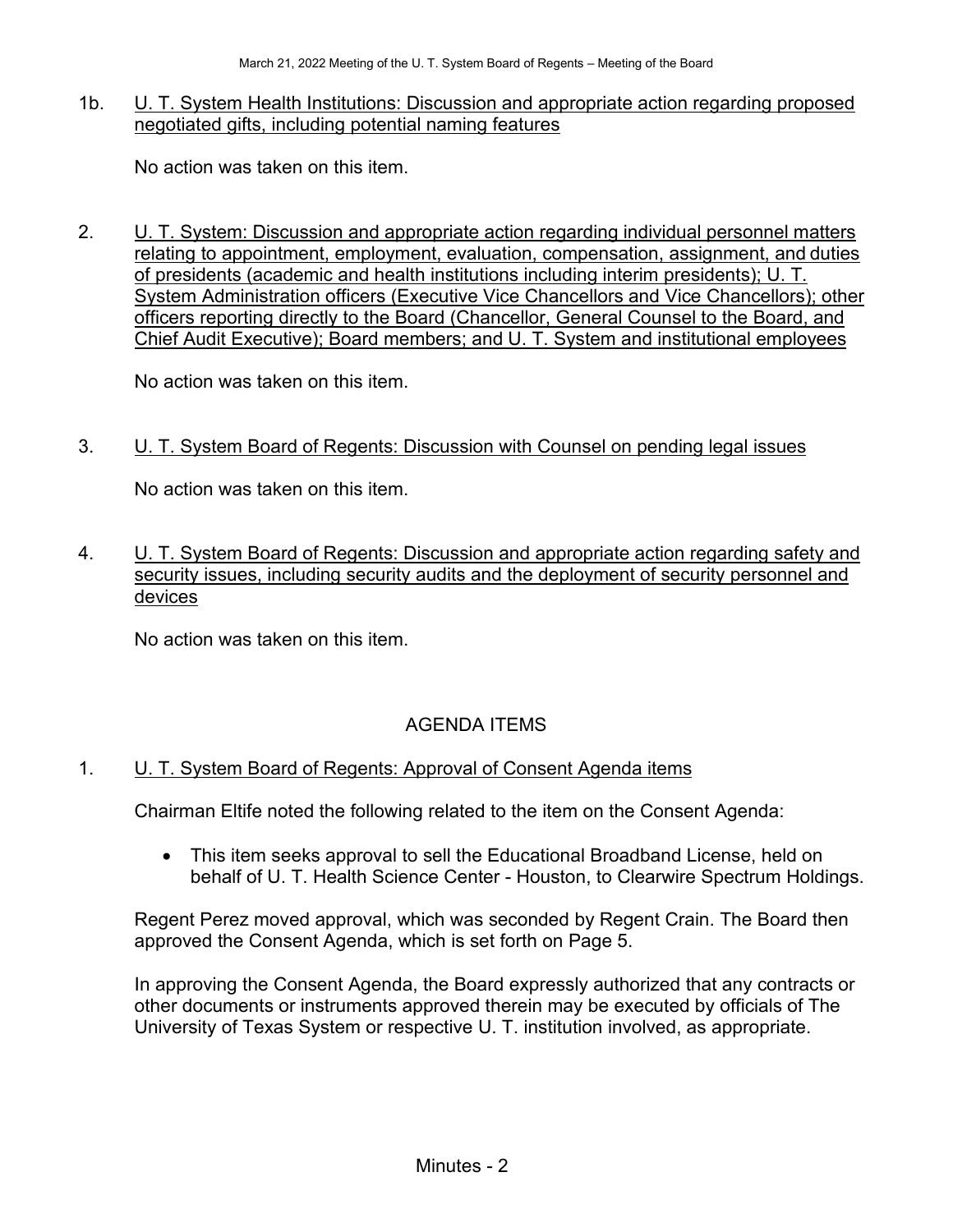#### 2. U. T. M. D. Anderson Cancer Center: Request to authorize establishment of new institute and associated implementation actions

Chairman Eltife noted that under this last item, U. T. M. D. Anderson Cancer Center seeks approval for establishment of a new institute for immunotherapy, as well as delegation to President Pisters, following consultation with Chancellor Milliken, to attach an appropriate naming to the institute, announce the naming at a future time, and take further action necessary to implement its operation. Vice Chairman Longoria moved approval, which was seconded by Regent Crain and carried unanimously.

### RECOMMENDATION

The Chancellor concurs in the recommendation of the Executive Vice Chancellor for Health Affairs; the Vice Chancellor for External Relations, Communications, and Advancement; and the institutional president that the Board of Regents authorize the establishment of a new institute for immunotherapy and take other appropriate actions to implement the work of the institute.

ADJOURNMENT.--There being no further business, the meeting was adjourned at 11:19 a.m.

/s/ Tina E. Montemayor Secretary to the Board of Regents March 21, 2022